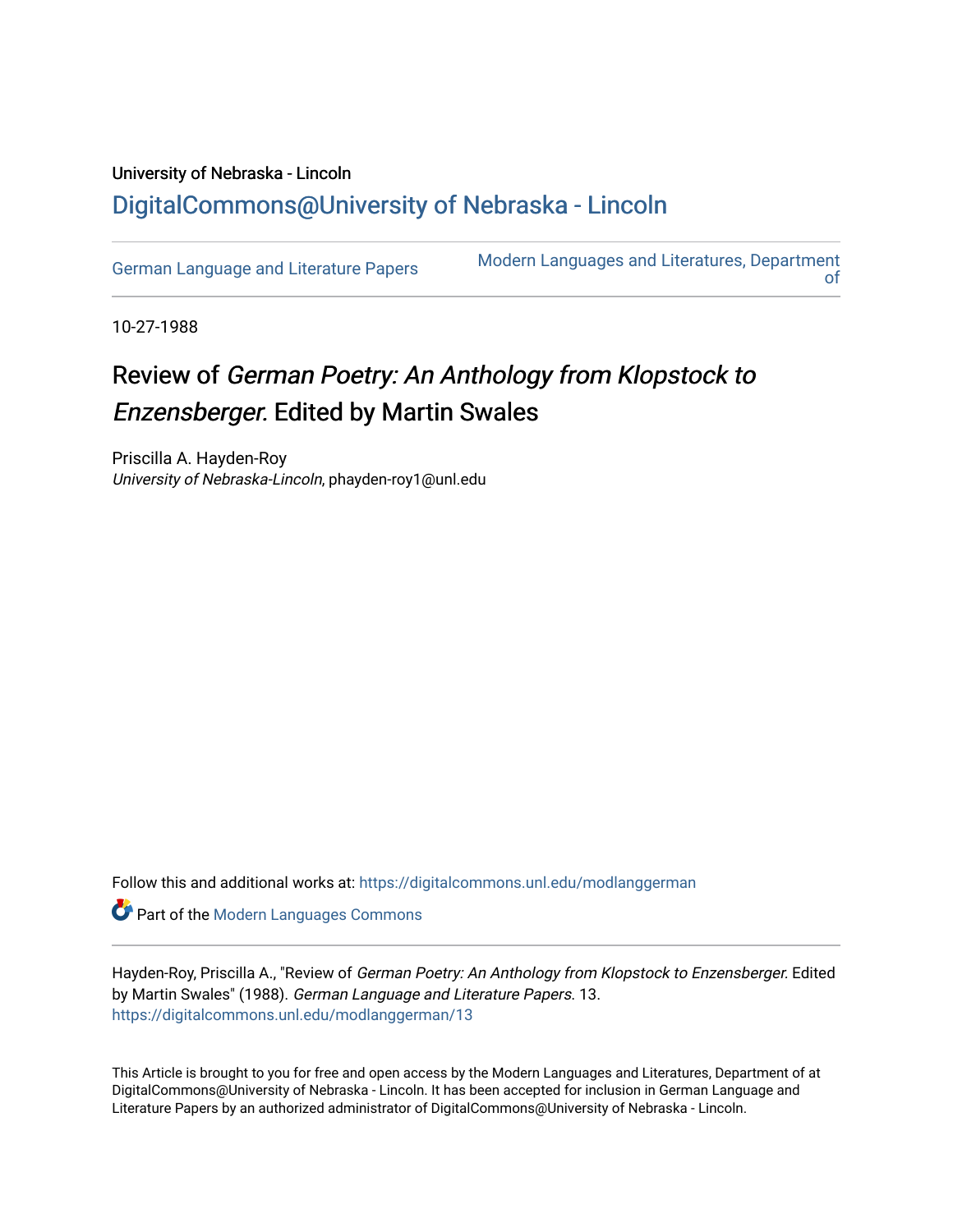Published in *German Quarterly* 61 (1988), 563-565.

Published by the American Association of Teachers of German (AATG) 112 Haddontowne Ct. #104, Cherry Hill, NJ 08034-3668 USA

http://germanquarterly.aatg.org/

Copyright © 1988 American Association of Teachers of German. Used by permission.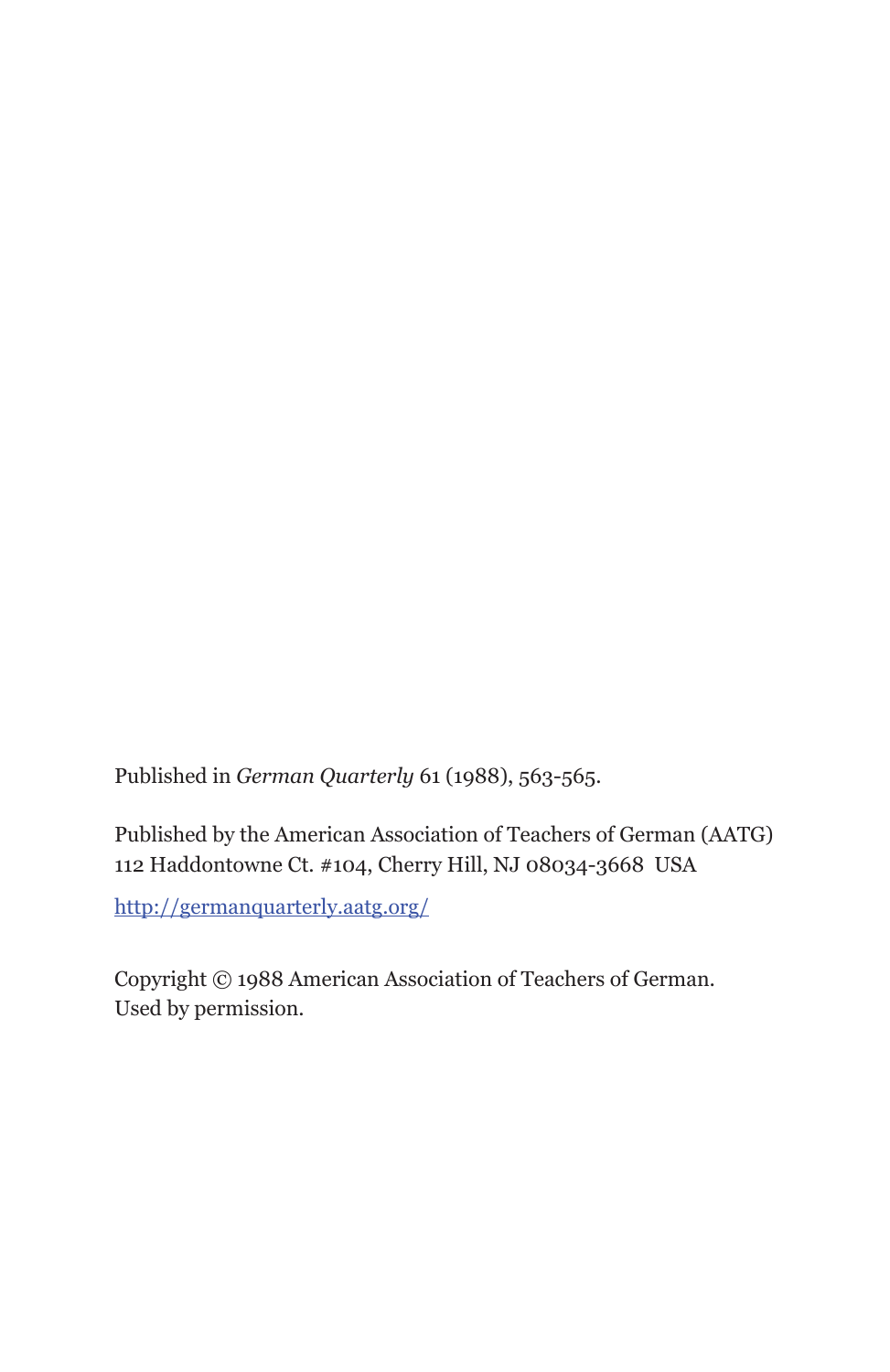*German Poetry: An Anthology from Klopstock to Enzensberger.* Ed. Martin Swales. London/New York: Cambridge University Press, 1987. 208 pp. \$39.50 cloth; \$11.95 paper.

In *German Poetry: An Anthology from Klopstock to Enzensberger,* noted Germanist Martin Swales offers a volume designed to introduce English speakers to German lyric poetry from the mid-eighteenth century to the present. Seventeen poets are included, each represented with several poems (between six and eight is the norm, with Goethe at the high end with eighteen, and Novalis at the low, with two). The poems are in German only; Swales' introduction and notes (an introductory paragraph on each author and brief synopses of each poem along with some formal observations) are in English. It is not a comprehensive anthology. Swales has selected what he hopes is a "representative sample" from the works of the poets in this period "who have produced a lyric corpus that is significant in both quantity and quality," in order that the thematic and stylistic "signature" of each poet be perceptible to the reader (p. **xii).** His selection is guided not only by the canon, but also by the historical development he perceives within German poetry: ". . . the history of the German lyric charted by the poems in this volume shows us how increasingly, in the course of the nineteenth century, the subjectivity of the lyric poem gradually changes from rapt, absorbed unreflectivity into an increasingly problematic, self-questioning condition" (p. *6).*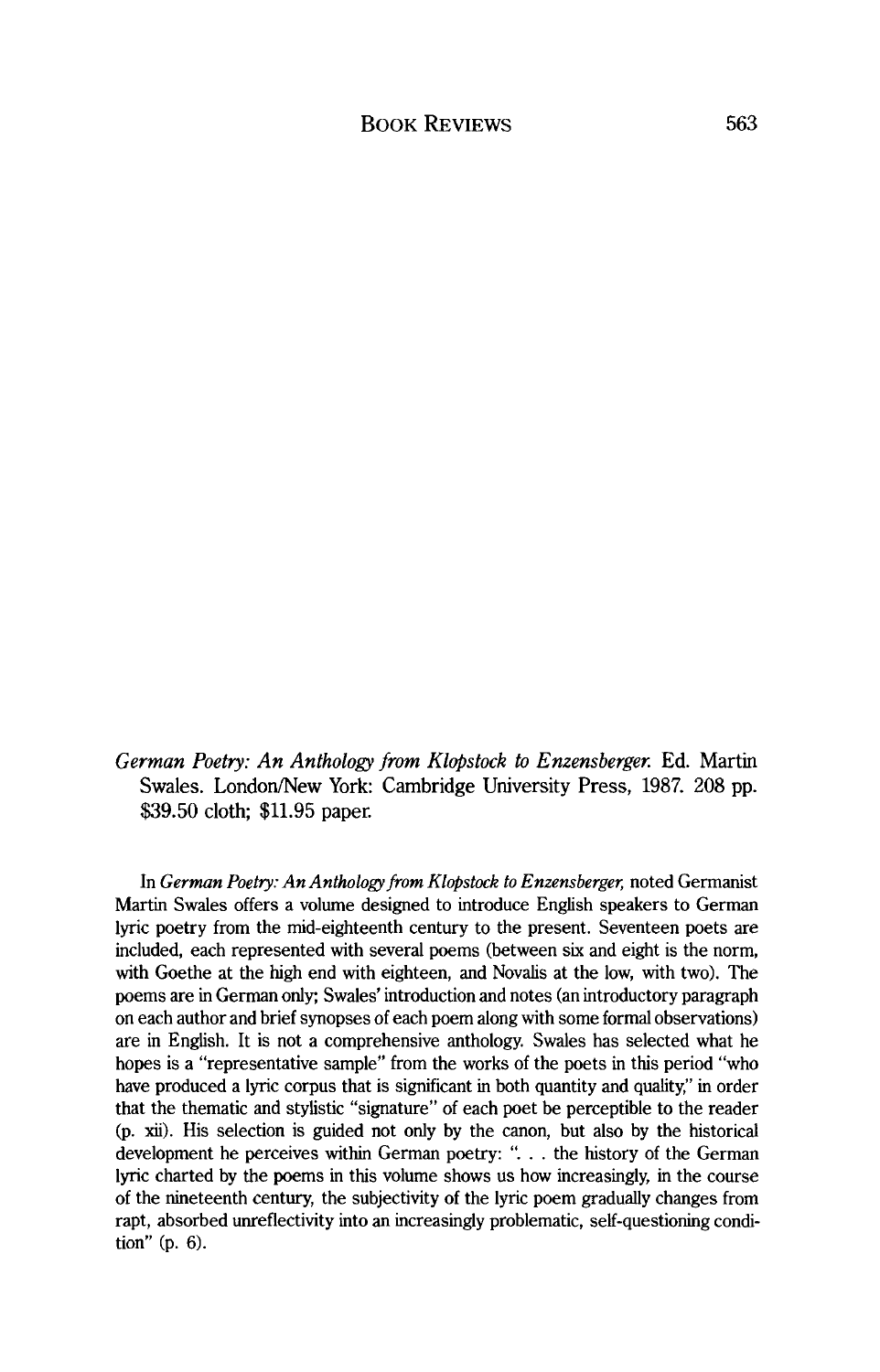At the beginning of this development stand Klopstock and, most importantly, Goethe. In Goethe's lyric poetry was expressed an easy, harmonious union between self and the world, the spiritual and the material, that was almost immediately felt to be an unattainable ideal. Already for Schiller the sense of lost union was seen to be the peculiar plight of modern sensibility. Swales discusses this in his introduction in the context of Schiller's *iiber naive und sentimentalische Dichtung* and underscores the point again through the poems he selects: "Die Gotter Griechenlands," "Die Ideale," and "Nanie." (Because of Swales' commitment to his historical schema he allows only the elegaic Schiller to speak, whence the conspicuous absence of **"An**  die Freude" or the historically optimistic "Die Kiinstler.") In the writings of the remaining poets in the anthology this sense of estrangement continues to be expressed.

Swales pursues this problem by asking a wide range of questions of these poets' writings. How is the transcendent sphere depicted? How does consciousness affect the relationship to the divine? The answers range from Schiller's lament of "[dlie entgötterte Natur," to the redemption of things through poetic "saying" in Rilke's ninth Duino Elegy. How does the poet portray nature, and what is being said about man's place within the natural order? Here the sense of spiritual and physical oneness with nature in Goethe contrasts with the discrepancy between springtime and the self in Brentano's "Friihlingsgeschrei eines Knechtes aus der Tiefe," and in Paul Celan's "Espenbaum"; it also contrasts with the material unity recovered, ironically, in Brecht's "Vom ertrunkenen Madchen." To what extent and why does the poet critically reflect on the problem of writing poetry and the poetic tradition? Here the answers range from Hölderlin's ". . . und wozu Dichter in dürftiger Zeit?" to Heine's debunking of romantic poetry, to Brecht's implication of Goethe's view of nature in "Liturgie vom Hauch." What relationship exists between the form of the poem and its content? How is metaphor employed? Is the poet drawing on public symbols or creating private ones? Or is there an allegorical disjunction between the sign and its meaning? Swales does not provide rigorous formal analyses of the poems in his notes, but with regularity makes mention of some formal aspect, be it the overall structure, or, more frequently, particular elements (metaphor, assonance, enjambement, etc.).

Swales' historical schema lends this book of poetry a degree of thematic coherence unusual for a general anthology. And within this coherence lively-even heateddialogues emerge, brought into focus through the cross-references within the poems themselves (Brecht's "Liturgie vom Hauch" with its citation of Goethe's "iiber allen Gipfeln . . ."; references to Brecht's **"An** die Nachgeborenen" in Celan's "Ein Blatt, baumlos . . ." or in Enzensberger's "Zwei Fehler") and through Swales' many comparisons in the notes.

Some weaknesses must also be noted. Beyond the overarching historical schema of the self-questioning lyrical subject, we are given relatively little historical background on the poets or the poems. We are not told when the poems were written, when or where they were published, and in many cases the biographical references in the poems are not elucidated. (By contrast Swales does include this information in his *Goethe: Selected Poems* [Oxford, 19751, much to its benefit.) Swales does not explain references in the poems to mythological figures, as would be helpful for most students expected to read this volume. The reader will also get relatively little help from Swales in understanding the vocabulary and syntax used in the poems. This is